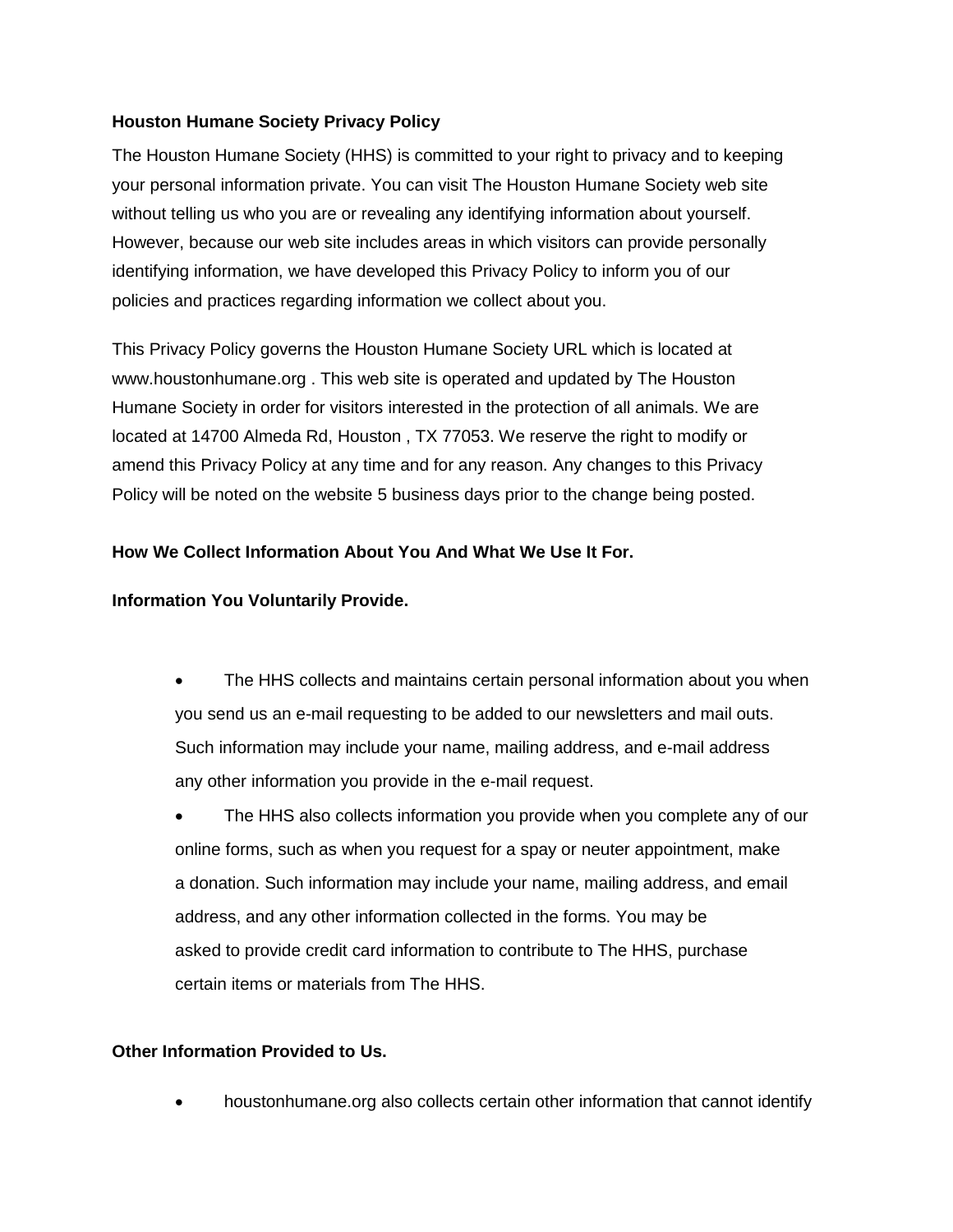you personally when you visit our web site. This information includes your IP address and your domain name. houstonhumane.org logs these IP addresses and domain names, and uses them to monitor the use of our site. We use the aggregated information to measure the number of visits to our site, the average time spent on our site, the number of pages viewed, and various other site statistics.

 Our Site may use cookies to enhance your experience while using our Site. Cookies are pieces of information that some Web sites transfer to the computer that is browsing that Web site and are used for record-keeping purposes at many Web sites. Use of cookies makes Web-surfing easier by performing certain functions such as saving your passwords, your personal preferences regarding your use of the particular Web site and to make sure you don't see the same ad repeatedly. Many consider the use of cookies to be an industry standard. Your browser is probably set to accept cookies. However, if you would prefer not to receive cookies, you can alter the configuration of your browser to refuse cookies. If you choose to have your browser refuse cookies, it is possible that some areas of our Site will not function properly when you view them.

**Financial Transactions.** Financial transactions, such as online donations and online store purchases are completed through Chase Paymentech Solution, L.L.C.. See Chase Paymentech's privacy and security policies for more information on the safety and privacy of your transaction.

**Links.** From time to time, The HHS may link to other web sites not affiliated with The HHS. The HHS attempts to link only to those web sites which also respect a visitor's privacy and the goals of The HHS. However, The HHS cannot be responsible for the content or policies of third-party web sites. Please check with these third-party organizations or companies for their specific privacy policies. If you find inoperable links or are concerned about any of the sites that The HHS currently links to, please inform The HHS webmaster via email at [IT@houstonhumane.org.](mailto:IT@houstonhumane.org)